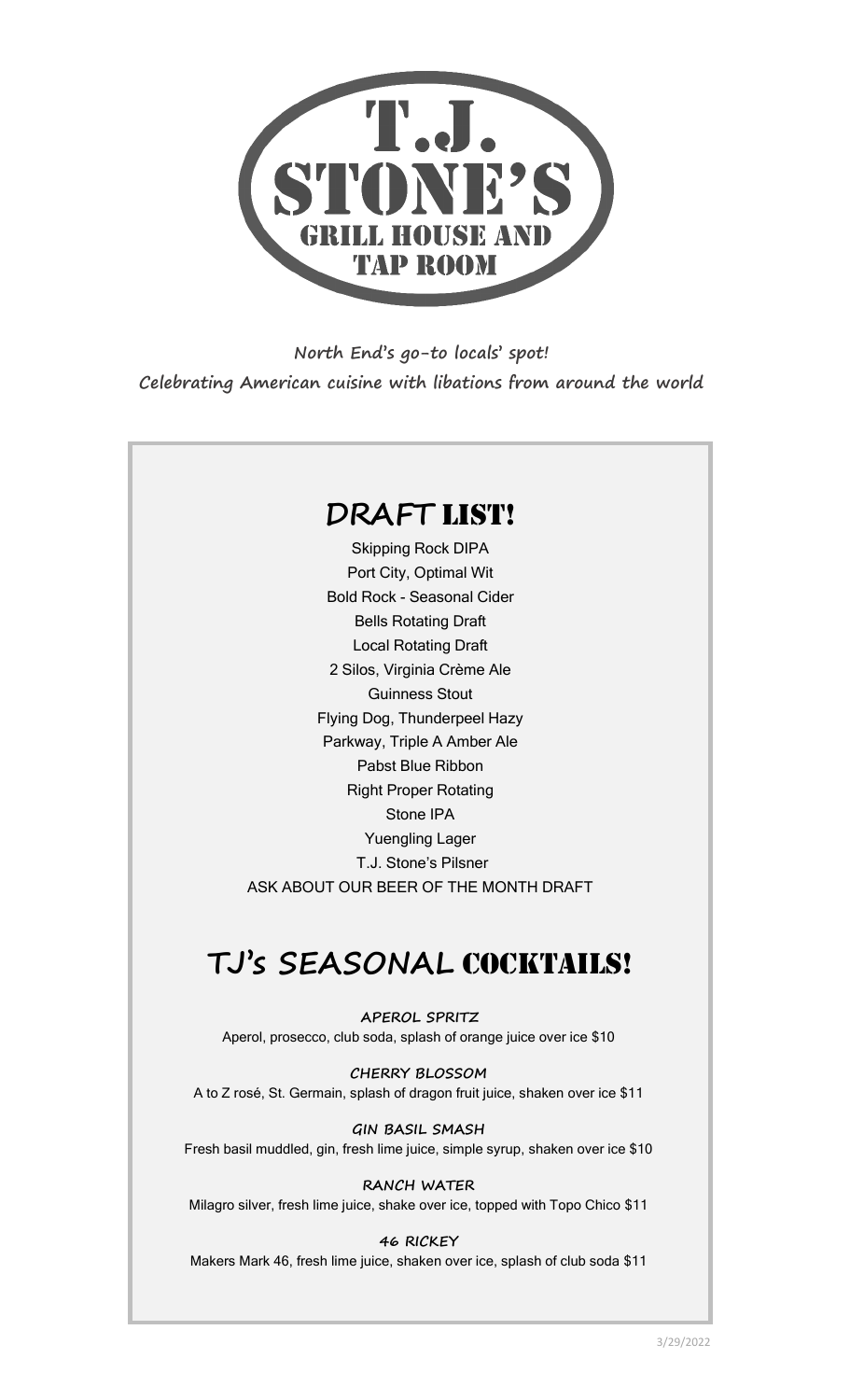# WINES BY THE GLASS

## WHITE WINES BY THE GLASS (60z or 90z pour)

**Bolla Pinot Grigio** (Cariano, Italy) 7.50 | 11.25 **Lake Chalice Sauvignon Blanc** (Marlborough, New Zealand) 8 | 12 **Terra d'Oro Chenin Blanc Viognier** (Clarksburg, California) 8 | 12 **Clean Slate Riesling** (Mosel, Germany) 6.50 | 9.75 **William Hill Chardonnay** (Central Coast, CA) 7.50 | 11.25 **Chateau St. Michelle Chardonnay** (Columbia Valley, CA) 8.50 | 12.75

## RED WINES BY THE GLASS (60z or 90z pour)

**Fairfax Wine Company Pinot Noir** (California) 8.25 | 12 **Bujanda Crianza Tempranillo** (Rioja, Spain) 7 | 10.50 **San Polo Auka Malbec** (La Consulta, Argentina) 7.75 | 11.50 **Charles Smith Red Devil Merlot** (Columbia Valley, WA) 7.50 | 11.25 **Belleruche Red Blend** (Grenache, Syrah) (Rhone, France) 8 | 12 **Thomas Henry Cabernet** (Sonoma, CA) 8.50 | 12.75 **Michael Pozzan Cabernet** (Alexander Valley, CA) 9 | 13.25 **Shooting Star Zinfandel** (Mendocino County, CA) 8.25 | 12

## **ROSE & SPARKLING** Wines by the Glass

**Belleruche Rosé** (Rhone, France) 8.00 6oz | 12.00 9oz **A to Z Wineworks Bubbles** (Oregon) 9.00 Flute **Banfi Rosa Regale Split** (Italy) 9.00 **Ruffino Prosecco Split (**Italy) 9.00

# WHITE WINE BOTTLES

**Bolla Pinot Grigio** (Cariano, Italy) \$28 **Santa Margarita Pinot Grigio** (Alto Adige, Italy) \$50 **Erath Vineyards Pinot Gris** (Dundee, Oregon) \$40 **Ardega Gran Vimium Nessa Albarino** (D.O. Rías Baixas )\$25 **Martin Codax Alberino** (Rias Baixas, Spain) \$37 **Michael Picard Vouvray Chenin Blanc** (Vouvray, France) \$38 **Jean-Luc Viognier** (Languedoc, France) \$40 **Allan Scott Sauvignon Blanc** (Marlborough, New Zealand) \$29 **Simi Sauvignon Blanc** (Sonoma, CA) \$45 **White Haven Sauvignon Blanc** (Marlborough, New Zealand) \$40 **Terra d'Oro Chenin Blanc Viognier** (Clarksburg, VA) \$25 **Clean Slate Riesling** (Mosel, Germany) \$28 **Joel Gott Unoaked Chardonnay** (Napa, CA) \$38 **William Hill Chardonnay** (Central Coast, CA) \$25 **Chateau St. Michelle Chardonnay** (Columbia Valley, WA) \$34 **Napa Cellars Chardonnay** (Napa, CA) \$40 **Skyside Chardonnay** (St. Helena, CA) \$50 **Belleruche Rosé** (Rhone, France) \$29 **Annalisa Moscato** (Veneto, Italy) \$25 **La Marca Prosecco** (Veneto, Italy) \$32 **Barboursville Vintage Rose** (Barboursville, VA) \$35 **Jean Vesselle Champagne** (Champagne, France) \$60\*\* **Vueve Clicquot Champagne** (Champagne, France) \$98\*\* **Band of Roses Rose** (Columbia Valley, WA) \$25 **A to Z Rose Bubbles** (Dundee, Oregon) \$30

# **RED WINE BOTTLES**

## **Pinot Noir, Merlot, Malbec**

**Fairfax Wine Company Pinot Noir** (California) \$28 **Angeline Pinot Noir** (Sonoma, CA) \$36 **A To Z Pinot Noir** (Dundee, OR) \$45 **Trapiche Oak Cask Pinot Noir** (Mendoza, Argentina) \$30 **Elouan Pinot Noir** (Willamette, OR) \$52 **Charles Smith Red Devil Merlo**t (Columbia Valley, WA) \$32 **San Polo Auka Malbec (**La Consulta, Argentina) \$32 **Don Miguel Gascon Malbec** (Mendoza, Argentina) \$34

## **Syrah, Shiraz**

**DMZ Syrah** (Cape Hope, South Africa) \$37 **Nine Stones Shiraz** (Barossa, Australia) \$39

## **Zinfandel, Blend, Other Red**

**Shooting Star Zinfandel** (Mendocino County, CA) \$32 **Murphy Goode Homefront Red** (Sonoma, CA) \$34 **Lust Zinfandel** (Lodi, CA) \$80\*\* **Rockbridge Meritage** (Shenandoah, VA) \$43 **Paraduxx** (Napa, CA) \$65 \*\*

## **Spanish & Argentinian Red**

**Bujanda Crianza Tempranillo** (Rioja, Spain) \$32 **Venta Morales Organic Tempranillo** (La Mancha, Spain) \$35 **San Polo Auka Malbec** (La Consulta, Argentina) \$32 **Paco and Lola Red Blend** (Navarra, Spain) \$60\*\*

## **French Red**

**Andre Berthet Rayne Cotes du Rhone** (Rhone, France) \$35 **Paradou Grenache** (Rhone, France) \$36 **Belleruche Red Blend** (Rhone, France) \$32 **Le Grand Cab/Shiraz** (Minervois, France) \$50 **Jos Drouhin Pinot Noir** (Burgundy, France) \$40 **Chateau de Raousset, Chirables** (Burgundy, France) \$45

## **Cabernet**

**Michael Pozzan** (Sonoma, CA) \$37 **Thomas Henry Cabernet** (Sonoma, CA) \$34 **Ghost Pines Sonoma** (Sonoma, CA) \$48 **Kenwood Sonoma** (Sonoma, CA) \$45 **Vinaceous Reconteur** (Margaret River, Australia) \$42 **Decoy** (Sonoma, CA) \$57\*\* **Justin** (Paso Robles, CA) \$65\*\* **Spann Vineyards** (Sonoma, CA) \$60\*\* **Quilt Napa** (Napa, CA) \$65\*\* **Stag's Leap Artemis Napa Valley** (Napa, CA) \$82\*\* **Merryvale Reserve Napa Valley** (Napa, CA) \$90\*\* **Silverado** (Napa, CA) \$90\*\* **Beringer Private Reserve Napa Valley** (Napa, CA) \$120\*\*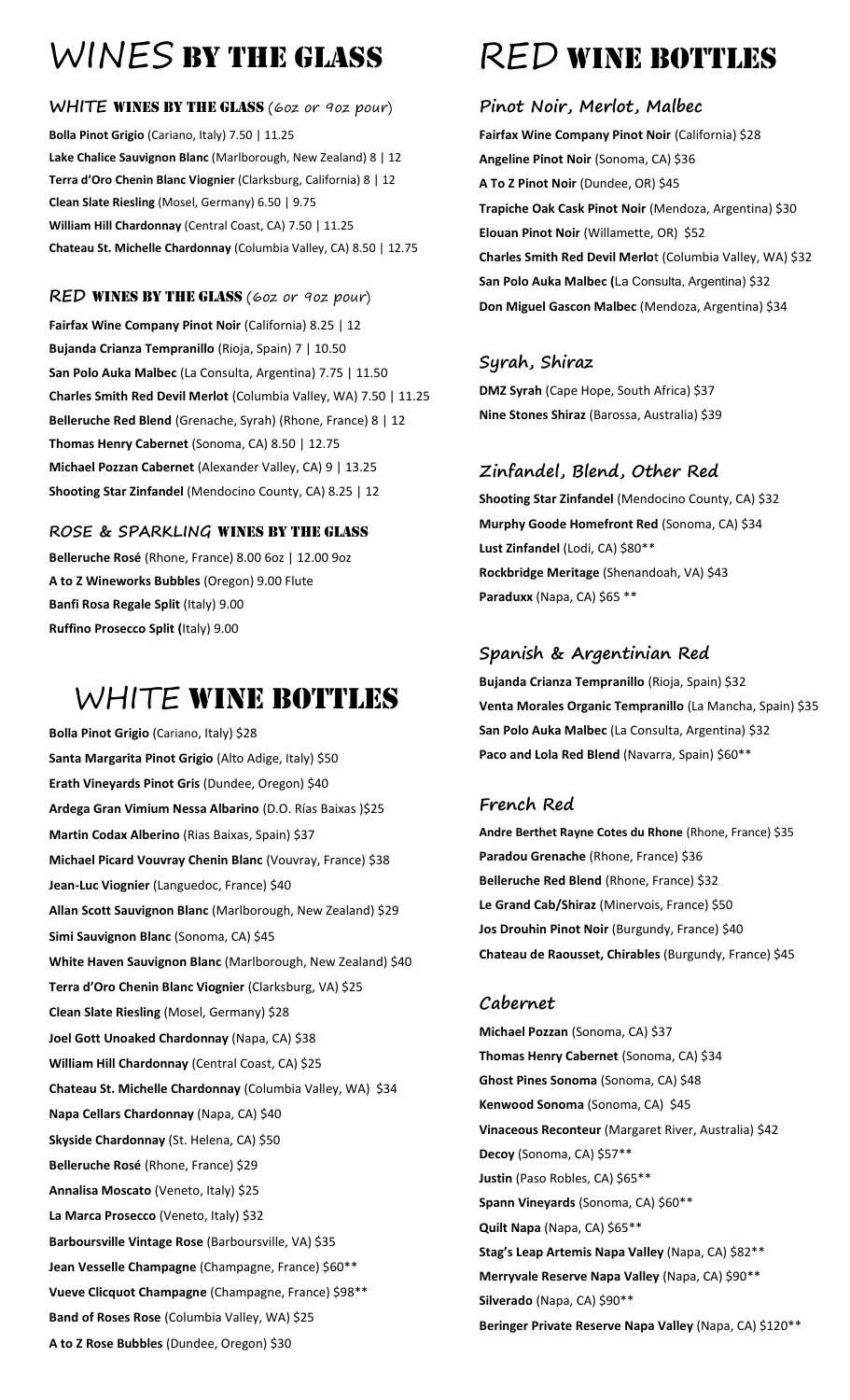# BEER BOTTLES & CANS GET A CUSTOM GLASS GROWLER TO-GO!

| Lager                             |                               |                  |           |                      |
|-----------------------------------|-------------------------------|------------------|-----------|----------------------|
| <b>Anchor Steam</b>               | California                    | 12oz             | 4.9%      | \$6.75               |
| Brooklyn Lager                    | New York                      | 12 <sub>oz</sub> | 5.2%      | \$7.00               |
| Carlsberg                         | Denmark                       | 11.2oz 5.0%      |           | \$6.00               |
| Devils Backbone Vienna Lager      | Virginia                      | 12 <sub>oz</sub> | 4.9%      | \$7.00               |
| Dos Equis Lager                   | Mexico                        | 12 <sub>oz</sub> | 4.7%      | \$6.00               |
|                                   | Netherlands                   | 11.2oz 5.0%      |           | \$6.50               |
| Grolsch                           |                               |                  |           |                      |
| Harp                              | Mass.                         | 12 <sub>oz</sub> | 5.0%      | \$6.25               |
| Hofbrau Original                  | Germany                       | 11.2oz 5.1%      |           | \$6.75               |
| Kona Longboard                    | Hawaii                        | 12oz             | 4.6%      | \$6.75               |
| Kostritzer Black Lager            | Germany                       | 11.2oz 4.8%      |           | \$7.00               |
| Modelo Especial                   | Mexico                        | 12 <sub>oz</sub> | 5.4%      | \$5.75               |
| Narragansett Lager Can            | New York                      | 12 <sub>oz</sub> | 5.0%      | \$5.00               |
| National Bohemian Can             | California                    | 12 <sub>oz</sub> | 4.2%      | \$4.00               |
| Negra Modelo                      | Mexico                        | 12 <sub>oz</sub> | 5.4%      | \$6.25               |
| Old Milwaukee Can                 | California                    | 12 <sub>oz</sub> | 4.6%      | \$4.00               |
| Pabst Blue Ribbon Can             | California                    | 16oz             | 5.0%      | \$4.75               |
| Pacifico                          | Mexico                        | 11.2oz 4.8%      |           | \$7.00               |
|                                   |                               |                  |           |                      |
| Peroni                            | Italy                         | 12 <sub>oz</sub> | 4.7%      | \$6.25               |
| <b>Red Stripe</b>                 | Jamaica                       | 12 <sub>oz</sub> | 4.7%      | \$6.00               |
| Rolling Rock Can                  | Missouri                      | 12 <sub>oz</sub> | 4.6%      | \$4.00               |
| Samuel Adams Boston Lager         | Mass.                         | 12 <sub>oz</sub> | 4.9%      | \$7.00               |
| Sapporo Premium                   | Japan                         | 12 <sub>oz</sub> | 4.9%      | \$7.25               |
| <b>Shiner Bock</b>                | Texas                         | 12 <sub>oz</sub> | 4.4%      | \$6.50               |
| Spaten Premium                    | Germany                       | 12 <sub>oz</sub> | 5.2%      | \$7.00               |
| Stella Bottle                     | Belgium                       | 14.9oz 5.2%      |           | \$6.75               |
|                                   |                               |                  |           |                      |
| Weihenstephaner                   | Germany                       | 12 <sub>oz</sub> | 5.4%      | \$7.50               |
| Pilsner                           |                               |                  |           |                      |
| Beck's                            | Germany                       | 12oz             | 5.0%      | \$6.00               |
| DC Brau Pilsner Can               | DC                            | 12 <sub>oz</sub> | 4.6%      | \$7.50               |
| Eggenberg                         | Austria                       | 11.2oz 5.1%      |           | \$6.75               |
| Labatt Blue                       | Canada                        | 12 <sub>oz</sub> | 5.0%      | \$5.50               |
| Labatt Blue Light                 | Canada                        | 12 <sub>oz</sub> | 5.0%      | \$6.00               |
| North Coast Scrimshaw             | California                    | 12 <sub>oz</sub> | 4.4%      | \$8.00               |
|                                   | Colorado                      | 12 <sub>oz</sub> | 5.3%      | \$6.75               |
| OB Mama's Little Yella Pils Can   |                               |                  |           |                      |
| Pilsner Urquell                   | Czech Rep.                    | 11.2oz 4.4%      |           | \$6.75               |
| Ales/Amber/Reds/Brown/Black       |                               |                  |           |                      |
| Abita Amber                       | Louisiana                     | 12oz             | 5.1%      | \$6.25               |
| <b>Avery Ellies</b>               | Colorado                      | 12oz             | 5.5%      | \$6.50               |
| <b>Boddingtons Can</b>            | England                       | 16oz             | 4.7%      | \$7.25               |
| Dos Equis Amber                   | Mexico                        | 12oz             | 4.9%      | \$6.00               |
| <b>Founders Dirty Bastard</b>     | Michigan                      | 12oz             | 8.5%      | \$7.25               |
| Gaffel Kolsch                     | Germany                       | 12 <sub>oz</sub> | 4.8%      | \$8.75               |
| Innis & Gunn Blood Red Sky Ale    | Scotland                      | 11.2oz 6.8%      |           | \$12.00              |
| Kentucky Vanilla Barrel Cream Ale | Kentucky                      | 12 <sub>oz</sub> | 5.5%      | \$8.50               |
|                                   |                               |                  |           |                      |
| Kona Big Wave Golden Ale          | Hawaii                        | 12 <sub>oz</sub> | 4.4%      | \$7.00               |
| Legend Brown                      | Virginia                      | 12 <sub>oz</sub> | 6.0%      | \$7.00               |
| Newcastle                         | Netherlands                   | 12 <sub>oz</sub> | 4.7%      | \$6.75               |
| Oskar Blues Old Chub Can          | Colorado                      | 12 <sub>oz</sub> | 8.0%      | \$7.50               |
| Schlafly Kolsch                   | Missouri                      | 12 <sub>oz</sub> | 4.5%      | \$6.50               |
| Schneider Aventinus               | Germany                       | 16.90z 8.2%      |           | \$12.00              |
| Smithwicks                        | Ireland                       | 11.2oz 4.7%      |           | \$6.50               |
| South Street Satan's Pony         | Virginia                      | 12 <sub>oz</sub> | 5.0%      | \$8.00               |
|                                   |                               |                  | 7.2%      |                      |
| <b>Stone Arrogant Bastard</b>     | California                    | 22oz             |           | \$16.50              |
| Belgian                           |                               |                  |           |                      |
| Allagash Tripel                   | Maine                         |                  | 12oz 9.0% | \$10.00              |
| Avery White Rascal Can            | Colorado                      | 12oz             | 5.6%      | \$6.00               |
| Bavik                             | Belgium                       | 11.2oz 5.2%      |           | \$7.25               |
| Chimay Blue                       | Belgium                       | 25.4oz 9.0%      |           | \$25.00              |
| Chimay Red                        | Belgium                       | 25.4oz 7.0%      |           | \$20.00              |
| Delirium Nocturnum                | Belgium                       | 11.2oz 9.0%      |           | \$18.00              |
| <b>Delirium Tremens</b>           | Belgium                       |                  | 12oz 8.5% | \$18.00              |
| Gulden Draak                      |                               |                  |           | 11.2oz 10.2% \$16.00 |
|                                   | Belgium                       |                  |           |                      |
| Hoegaarden                        | Belgium                       | 11.2oz 4.9%      |           | \$7.00               |
| Leffe Blonde Abby Ale             | Belgium                       | 11.2oz 6.6%      |           | \$7.00               |
| Old Dominion Candi                | Delaware                      |                  | 12oz 9.5% | \$7.00               |
| Piraat                            | Belgium                       |                  |           | 11.2oz 10.5% \$13.50 |
| Saison Dupont                     | Belgium                       |                  |           | 12.7oz 6.5% \$10.00  |
| Wheat                             |                               |                  |           |                      |
| Allagash White                    | Maine                         | 12 <sub>oz</sub> | 5.2%      | \$9.00               |
| Anderson Valley Seasonal Gose     | California                    | 12oz             | 4.2%      | \$8.00               |
|                                   |                               |                  |           |                      |
| <b>Erdinger Dunkel Weiss</b>      | Germany                       | 11.2             | 5.6%      | \$10.00              |
| Erdinger Weissbier                | Germany                       | 11.2             | 5.6%      | \$7.00               |
| Franziskaner                      | Germany                       | 12 <sub>oz</sub> | 5.0%      | \$7.00               |
| Hofbrau Dunkel                    | Germany                       | 11.2oz 5.0%      |           | \$6.75               |
| Konig Ludwig                      | Germany                       | 11.2oz 5.5%      |           | \$7.00               |
| Narragansett Shandy Can           | <b>New York</b>               |                  | 12oz 4.7% | \$5.00               |
| Shofferhofer Seasonal Hefeweizen  | Germany                       | 11.2oz 5.0%      |           | \$6.50               |
| Tank 7 Farmhouse Ale              | Missouri                      |                  |           | 12oz 8.5% \$10.00    |
|                                   |                               |                  |           |                      |
| Victory Golden Monkey             | Pennsylvania 12oz 9.5% \$9.00 |                  |           |                      |

| Bass Ale                                  | England       | 12 <sub>oz</sub> | 5.0%  | \$6.00  |
|-------------------------------------------|---------------|------------------|-------|---------|
| Lagunitas Little Sumpin' Sumpin'          | California    | 12 <sub>oz</sub> | 7.5%  | \$7.00  |
| Old Speckled Hen ESB Can                  | England       | 16oz             | 5.2%  | \$10.00 |
| Oskar Blues Dale's Pale Can               | Colorado      | 12 <sub>oz</sub> | 6.5%  | \$6.75  |
| Sierra Nevada Can                         | California    | 12oz             | 5.6%  | \$6.75  |
| St. Peters Organic Ale                    | England       | 16.9oz           | 5.1%  | \$13.00 |
| Sweetwater 420                            | Georgia       | 12oz             | 5.7%  | \$7.00  |
| IPA                                       |               |                  |       |         |
| <b>Ballast Point Grapefruit</b>           | California    | 12 <sub>oz</sub> | 7.0%  | \$9.75  |
| Bear Republic Racer 5 Can                 | California    | 16 oz            | 7.5%  | \$9.00  |
| Brewdog Elvis Juice Grapefruit IPA Can    | Ohio          | 16oz             | 6.5%  | \$7.50  |
| Brewdog Hazy Jane Hazy IPA Can            | Ohio          | 16 <sub>oz</sub> | 7.2%  | \$8.00  |
|                                           |               | 12 <sub>oz</sub> | 7.1%  | \$7.25  |
| <b>Brothers Hoptimazation</b>             | Virginia      |                  |       |         |
| Cigar City Jai Alai Can                   | Florida       | 12 <sub>oz</sub> | 7.5%  | \$8.00  |
| DC Corruption Can                         | DC            | 12 <sub>oz</sub> | 6.5%  | \$8.25  |
| Deschutes Fresh Squeezed                  | Oregon        | 12 <sub>oz</sub> | 6.4%  | \$8.25  |
| Dogfish Head 60 Minute                    | Delaware      | 12oz             | 6.0%  | \$7.50  |
| Dogfish Head 90 Minute                    | Delaware      | 12 <sub>oz</sub> | 9.0%  | \$10.50 |
| Dogfish Head 120 Minute                   | Delaware      | 12oz             | 18.0% | \$25.00 |
| Firestone Union Jack IPA                  | California    | 12 <sub>oz</sub> | 7.0%  | \$7.25  |
| Flying Dog Raging Bitch                   | Maryland      | 12 <sub>oz</sub> | 8.3%  | \$7.25  |
| Founders All Day Can                      | Michigan      | 12 <sub>oz</sub> | 4.7%  | \$7.00  |
| Hardywood Great Return                    | Virginia      | 16oz             | 6.0%  | \$12.00 |
| Heavy Seas Loose Cannon                   | Maryland      | 12 <sub>oz</sub> | 7.3%  | \$7.00  |
| Heavy Seas TropiCannon                    | Maryland      | 12oz             | 7.2%  | \$7.00  |
| Lost Rhino Face Plant Can                 | Virginia      | 12 <sub>oz</sub> | 6.2%  | \$7.00  |
| O'Connor El Guapo IPA                     | Virginia      | 12 <sub>oz</sub> | 7.5%  | \$7.00  |
| Old Dominion Double D                     | Delaware      | 12 <sub>oz</sub> | 9.0%  | \$7.00  |
| RAR Nanticoke IPA                         | Maryland      | 12 <sub>oz</sub> | 6.0%  | \$8.00  |
| Fruit & Spice                             |               |                  |       |         |
| Abita Purple Haze                         | Louisiana     | 12oz             | 4.8%  | \$6.25  |
| Anderson Valley Tropical Hazy Sour Ale Ca | California    | 12 Oz            | 4.2%  | \$8.00  |
| Charles Wells Banana Bread                | Belgium       | 12oz             | 2.5%  | \$13.00 |
| Linderman Framboise                       | Washington    | 12oz             | 5.0%  | \$18.00 |
| Magic Hat #9                              | Washington    | 12 <sub>oz</sub> | 5.0%  | \$6.50  |
| Not Your Father's Root Beer               | Maine         | 12oz             | 4.6%  | \$6.50  |
| Sea Dog Blueberry Wheat                   | New Hampshire | 12 <sub>oz</sub> | 5.2%  | \$12.00 |
| Stout & Porter                            |               |                  |       |         |
| Anderson Valley Oatmeal Stout             | California    | 12oz             | 5.7%  | \$7.75  |
| Breckenridge Vanilla Porter               | Colorado      | 12oz             | 5.4%  | \$7.00  |
| Duck Rabbit Milk Stout                    | N. Carolina   | 12 <sub>oz</sub> | 5.7%  | \$7.50  |
| Duclaw Sweet Baby Jesus                   | Maryland      | 12oz             | 6.2%  | \$7.00  |
| <b>Founders Porter</b>                    | Michigan      | 12 <sub>oz</sub> | 6.5%  | \$7.50  |
| Goodwood Bourbon Barrel Stout             | Kentucky      | 12 <sub>oz</sub> | 9.9%  | \$10.75 |
|                                           |               |                  | 9.5%  | \$12.00 |
| Great Divide Yeti Imperial Stout          |               |                  |       |         |
|                                           | Colorado      | 12 <sub>oz</sub> |       |         |
| Murphy's Irish Stout Can                  | Ireland       | 14.9oz           | 4.0%  | \$8.50  |
| North Coast Old Rasputin                  | California    | 12oz             | 9.0%  | \$10.00 |
| Old Dominion Oak Barrel Stout             | Delaware      | 12 <sub>oz</sub> | 5.5%  | \$7.25  |
| Port City Porter                          | Virginia      | 12 <sub>oz</sub> | 7.5%  | \$8.00  |
| Sam Smith Oatmeal Stout                   | England       | 18.6oz           | 5.0%  | \$14.00 |
| St. Peter's Old Style Porter              | England       | 16.9oz           | 5.1%  | \$13.00 |
| Cider                                     |               |                  |       |         |
| Ace Seasonal Cider                        | Texas         | 12 <sub>oz</sub> | 5.0%  | \$6.00  |
| Austin Blood Orange Cider Can             | Virginia      | 12oz             | 4.7%  | \$6.50  |
| Magners Pear                              | Ireland       | 12 <sub>oz</sub> | 5.0%  | \$8.00  |
| Magners Irish                             | Ireland       | 12oz             | 5.0%  | \$7.00  |
| McKenzie's Black Cherry Cider             | England       | 14.9oz           | 5.0%  | \$8.00  |
| Gluten Free                               |               |                  |       |         |
| Glutenberg Blonde                         | Canada        | 16oz             | 4.5%  | \$10.00 |
| <b>Omission IPA</b>                       | Oregon        | 12 <sub>oz</sub> | 6.7%  | \$7.00  |
| <b>Omission Lager</b>                     | Oregon        | 12 <sub>oz</sub> | 4.6%  | \$7.00  |
| Omission Ultimate Light                   | Oregon        | 12 <sub>oz</sub> | 4.2%  | \$7.00  |
| Truly Seasonal Can                        | Massachusetts | 12 <sub>oz</sub> | 5.0%  | \$7.00  |
| White Claw Seasonal Can                   | Illinois      | 12 <sub>oz</sub> | 5.0%  | TBD     |
| Other                                     |               |                  |       |         |
| Amstel Light                              | Netherlands   | 12 <sub>oz</sub> | 3.5%  | \$6.00  |
| <b>Bud Light</b>                          | Missouri      | 12 <sub>oz</sub> | 4.2%  | \$4.25  |
| <b>Budweiser</b>                          | Missouri      | 12 <sub>oz</sub> | 5.0%  | \$4.25  |
| Coors Banquet Can                         | Colorado      | 12 <sub>oz</sub> | 5.0%  | \$5.00  |
| Coors Light                               | Colorado      | 12 <sub>oz</sub> | 4.2%  | \$4.25  |
| Corona                                    | Mexico        | 12oz             | 4.6%  | \$6.00  |
|                                           | Mexico        | 12 <sub>oz</sub> | 4.1%  | \$6.00  |
| Corona Light<br>Heineken                  | Netherlands   | 12 <sub>oz</sub> | 5.0%  | \$6.00  |
|                                           |               |                  |       |         |
| Michelob Ultra                            | Missouri      | 12 <sub>oz</sub> | 4.2%  | \$5.00  |
| Miller Lite                               | Missouri      | 12 <sub>oz</sub> | 4.2%  | \$4.50  |
|                                           |               |                  |       |         |
| Non Alcoholic                             |               |                  |       |         |
| Erdinger                                  | Germany       | 12oz             | 0.5%  | \$7.00  |
| O'Doul's                                  | Missouri      | 12oz             | 0.5%  | \$4.50  |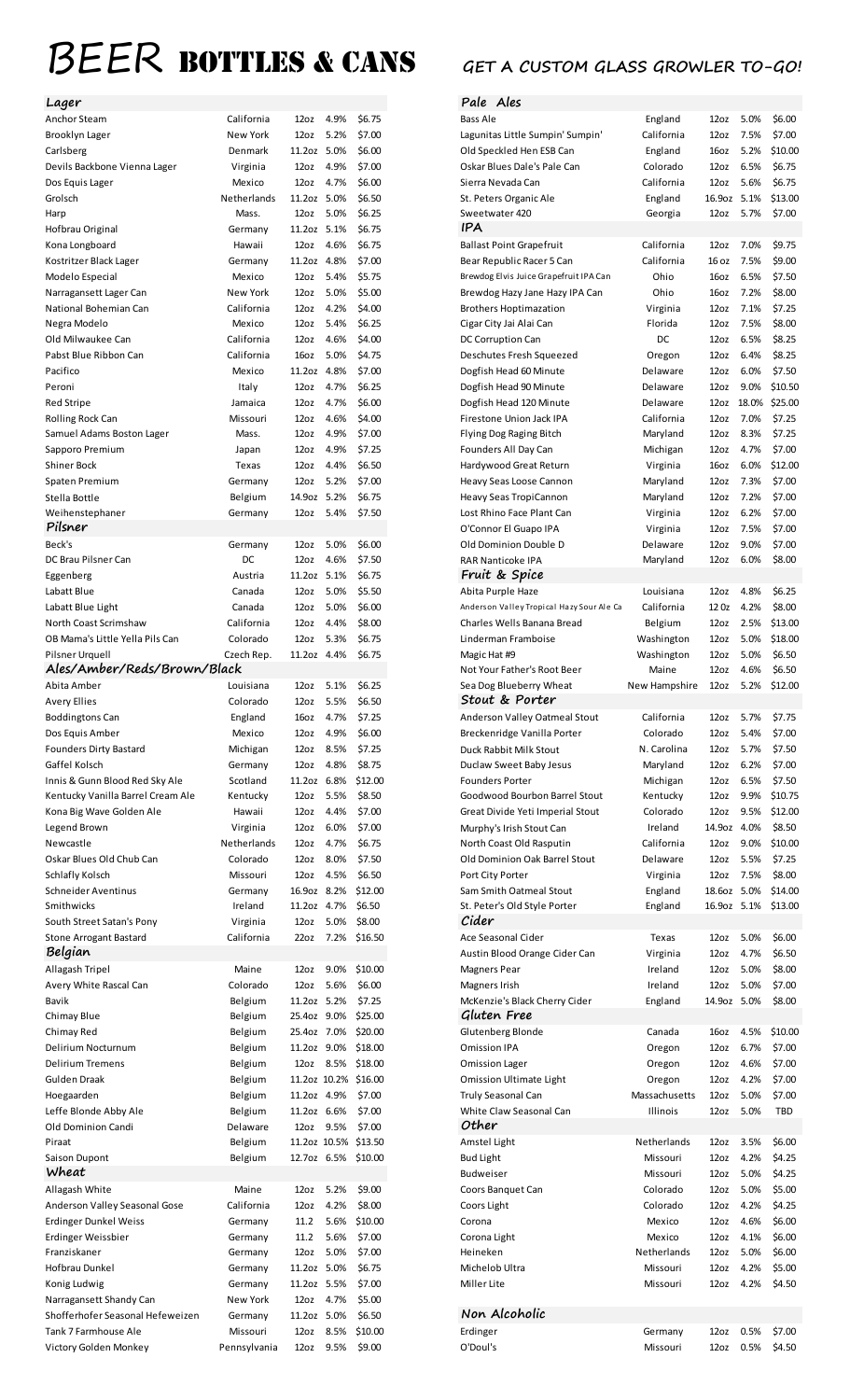# Small PLATES

#### **'CUE BOARD**

House smoked beef brisket, pulled pork, and pit ham, cheddar, blue cheese, apricot preserves, grainy mustard, dill pickle slices, pickled jalapeños, our barbecue sauces, water crackers and sliced French bread \$18

#### **GOUUUDA TOTS**

Our smoked Gouda tater tots sprinkled with crushed bacon and chives, and served with a horseradish dipping sauce \$12

#### **PIT BEER CHEESE FONDU**

Our brown ale beer & smoked cheese dip in a mini heated fondu pot with soft pretzel bites for dipping \$11 Add andouille sausage for dipping \$15 Add fried Brussels for dipping \$14 Add Combo (andouille & Brussels sprouts) \$16

#### **TRIPLE "DIPPED" WINGS**

Chicken wings seasoned, baked then smoked, finished in the fryer and tossed in our Buffalo sauce, Texas BBQ, Kansas City BBQ, Bourbon glaze, Carolina, or Cajun dry rub served with buttermilk blue cheese dressing \$13

#### **HOLY MOLY SHRIMP**

Half pound of peeled tiger shrimp sauteed with jalapenos, Old Bay, lager beer, lemon, lots of garlic and hot sauce, served with sliced French bread \$15

#### **CHERRY WOOD ARTICHOKES**

Cherry wood smoked artichoke hearts dusted with seasoned flour and flash fried, served with a charred lemon remoulade \$12

#### **TENNESSEE SLIDERS**

Three mini beef burgers cooked on the griddle, topped with bourbon caramelized onion, our Gouda cheese sauce and thick dill pickle slices on min brioche buns \$12

#### **BUTTERMILK FRIED CHICKEN SKEWERS**

House-brined chicken skewers, buttermilk soaked and coated with seasoned flour, golden fried and served with honey mustard sauce \$12

# Soup & Salad

#### **BLACK BEAN CHILI**

Angus ground beef simmered with tomatoes, black beans, bell peppers, onion and spices, topped with cheddar \$8

#### **SMOKED TOMATO BISQUE**

Slow smoked tomato, shallots and garlic, pureed and simmered in a rich stock with fresh herbs and a touch of cream, topped with garlic herb croutons \$8

 $\frac{1}{2}$ 

#### **BASIC GREENS**

Mixed lettuce, romaine, tomato, cucumber, red onion, bacon, shredded cheddar & herb croutons \$8 small | \$11 large

#### **HARVEST SALAD**

Mixed lettuce with dried cherries, candied pecans, white cheddar cheese, and granny smith apples, served with champagne vinaigrette \$13

#### **CHICKEN B.L.T. SALAD**

Grilled chicken, bacon crumbles, romaine lettuce, mixed greens, tomato, avocado, hard-boiled egg, cucumber, shredded cheddar and red onion with a side of tomato vinaigrette \$15

#### **STONE'S STEAK SALAD**

Grilled Bistro steak\* over mixed greens with blue cheese crumbles, tomato, artichoke hearts, cucumber, roasted red bell peppers, bacon, and a side of horseradish buttermilk dressing \$18

#### **CLASSIC CAESAR SALAD**

Romaine lettuce with our Caesar dressing, finished with parmesan cheese and herb croutons \$8 small | \$11 large

#### **TOPPINGS:**

Grilled Chicken- add \$6 Beef Brisket or Pulled Pork- add \$8 Shrimp (6) or Vegan Beyond Burger - add  $$9$ Grilled Steak or Salmon\*- add \$10

**DRESSINGS:** Blue Cheese, Tomato Vinaigrette, Champagne dressing, Horseradish Buttermilk, Honey Mustard, Ranch, and Oil & Vinegar

# **BARBECUE** House

All barbeque items come with your choice of sauce and two sides

#### **PORK RIBS**

**Award-winning ribs with your choice of sauce and sides \$19 half rack | \$29 full rack**

**PULLED PORK Slow smoked "fall off the bone" pork shoulder with choice of sauce and sides \$17**

**BEEF BRISKET** 

**House-smoked tender beef brisket, sliced with your choice of sauce and sides \$19**

**BARBECUE COMBO Quarter rack ribs, beef brisket, and pulled pork \$28**

Sauces:Kansas City, Texas, Kentucky Bourbon and Carolina Sides: Hand cut fries, coleslaw, baked beans, mashed potatoes, house-made potato chips Upgraded sides (add \$2.50): Sweet potato fries, waffle fries, sweet corn risotto Upgraded sides (add \$3.50): Asparagus, fried Brussels sprouts, today's vegetable Upgraded sides (add \$4): Small Basic Greens salad, small Caesar salad, cup of chili, cup of tomato bisque

 **TAKEOUT SIDES** (Per Pint \$7): Coleslaw, mashed potatoes, baked beans **TAKEOUT MEATS** (Per Pound with 1 sauce): Pulled pork \$18 | Beef Brisket \$25 | Half Rack Pork Ribs \$16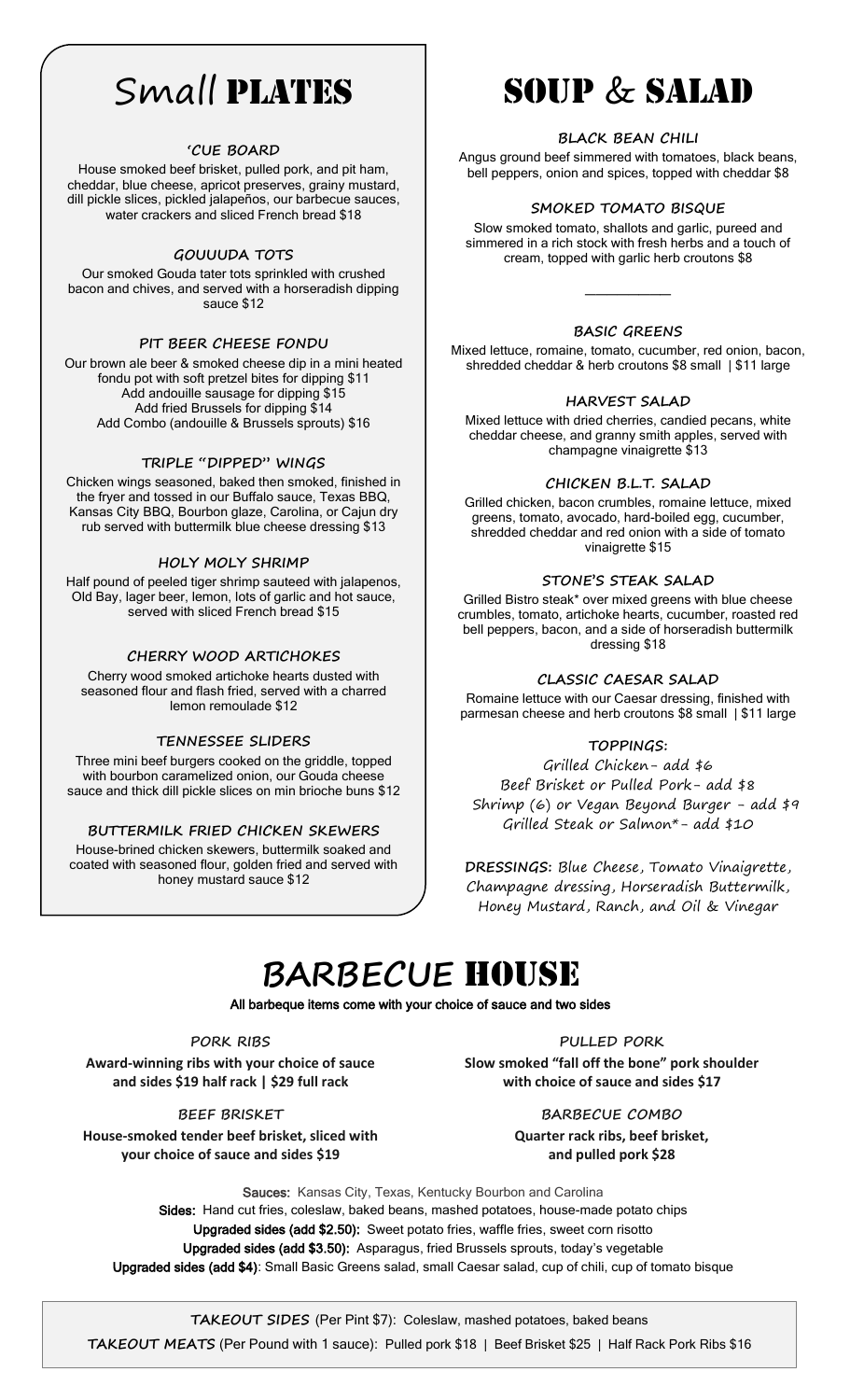# PLATE - entrees

#### **SMOKEHOUSE STEAK**

Angus beef\* seasoned with our smoky steak rub, grilled and sliced, finished with horseradish sauce and chives, served with Gouda cheese waffle fries and fried Brussels sprouts \$26

#### **SALMON WITH SWEET CORN RISOTTO**

Eight ounce sustainable salmon\* filet, lightly seasoned and grilled, plated over a sweet corn risotto, grilled asparagus and finished with our champagne vinaigrette \$24

#### **CAST IRON SKILLET CHICKEN**

Chicken breast pan seared with mushrooms, onion, artichoke, roasted tomatoes, garlic, and thyme with a splash of Madeira wine, touch of cream and parmesan cheese, with Yukon gold mashed potatoes with grilled asparagus \$18

#### **JAMBALAYA PENNE**

Andouille sausage, blackened chicken and shrimp sautéed with tomato, bell pepper, onion, and our Cajun creole sauce, all tossed with penne pasta \$21

#### **BEER BATTERED FISH & CHIPS**

Spicy beer battered Cod filets, golden fried and served with Cajun waffle fries, coleslaw and a smoky lemon tartar \$19

#### **SOUTHERN FRIED CHICKEN**

Boneless buttermilk-marinated chicken battered with spiced flour and fried 'till golden brown, finished with country gravy, topped with onion rings and served with Yukon Gold mashed potatoes and fried Brussels sprouts \$18

# **Sandwiches** & Burgers

All sandwiches and burgers come with your choice of one side: Sides: Hand cut fries, coleslaw, baked beans, mashed potatoes, house-made potato chips Upgraded sides (add \$2.50): Sweet potato fries, waffle fries, sweet corn risotto Upgraded sides (add \$3.50): Asparagus, fried Brussels sprouts, today's vegetable Upgraded sides (add \$4): Small Basic Greens salad, small Caesar salad, cup of chili, cup of tomato bisque

#### **BBQ SANDWICH**

Brisket or pulled pork on a soft Brioche roll with our tangy Carolina BBQ sauce, Texas BBQ sauce, Bourbon glaze or Kansas City BBQ sauce, slaw & pickle chips \$14

#### **BACON JACK-JACK**

Chicken breast, Jack Daniels bourbon glaze, pepper jack cheese, honey Sriracha bacon, chipotle mayo, lettuce, tomato, and onion, on a toasted brioche bun, topped with a Gouda tater tot. Buttermilk fried or original grilled \$13

#### **WHAT'S THAT?!**

Chopped smoked beef brisket, brown ale beer cheese, pickle chips, golden fried onion rings, Bibb lettuce, sliced tomato, horseradish mayo on brioche bun \$15

**SMOKEHOUSE TURKEY AVOCADO CLUB**

Our smoked sliced turkey, bacon, avocado, Bibb lettuce, tomato, and provolone cheese with chipotle mayo, on two pieces of toasted multigrain bread \$12

#### **TJ'S BUBBA BURGER**

8oz Angus burger\*, topped with melted smoked cheddar, fried onions, smoked brisket, BBQ sauce and served on a Brioche bun crowned with a Gouda tater tot \$16

#### **BEEF, TURKEY, or BEYOND BURGER**

Choice of an Angus beef burger\*, ground turkey burger, or vegan Beyond burger grilled, on a brioche roll with lettuce, tomato, onion, and a pickle with choice of side \$12.99

**\$1.50 Each:** American Cheese, Cheddar, Blue Cheese, Swiss, Provolone, Pepper Jack Cheese, Bacon, Chili, Avocado

**\$1.00 Each:** Sautéed Mushroom, Sautéed Onion, Sautéed Bell Peppers, Jalapenos, chipotle mayo, Texas BBQ, Kansas City BBQ, Kentucky Bourbon Glaze or our Carolina BBQ

**Fountain Drinks \$3.50:** Dr. Pepper, Lemonade, Ginger Ale, Diet Pepsi, Pepsi, Sierra Mist

**Iced tea and coffee \$3.50 | Root Beer Bottle \$4** 

**Red Bull and Sugar Free \$4 | 4 Pack Red Bull \$12.00 | Ginger Beer\$4.25**

 \* The following is provided pursuant to FDA requirements, as enforced by the City of Alexandria. This food item is or may contain raw or cooked animal derived foods. Consuming raw or uncooked meats, shellfish or eggs may increase your risk of food borne illness.